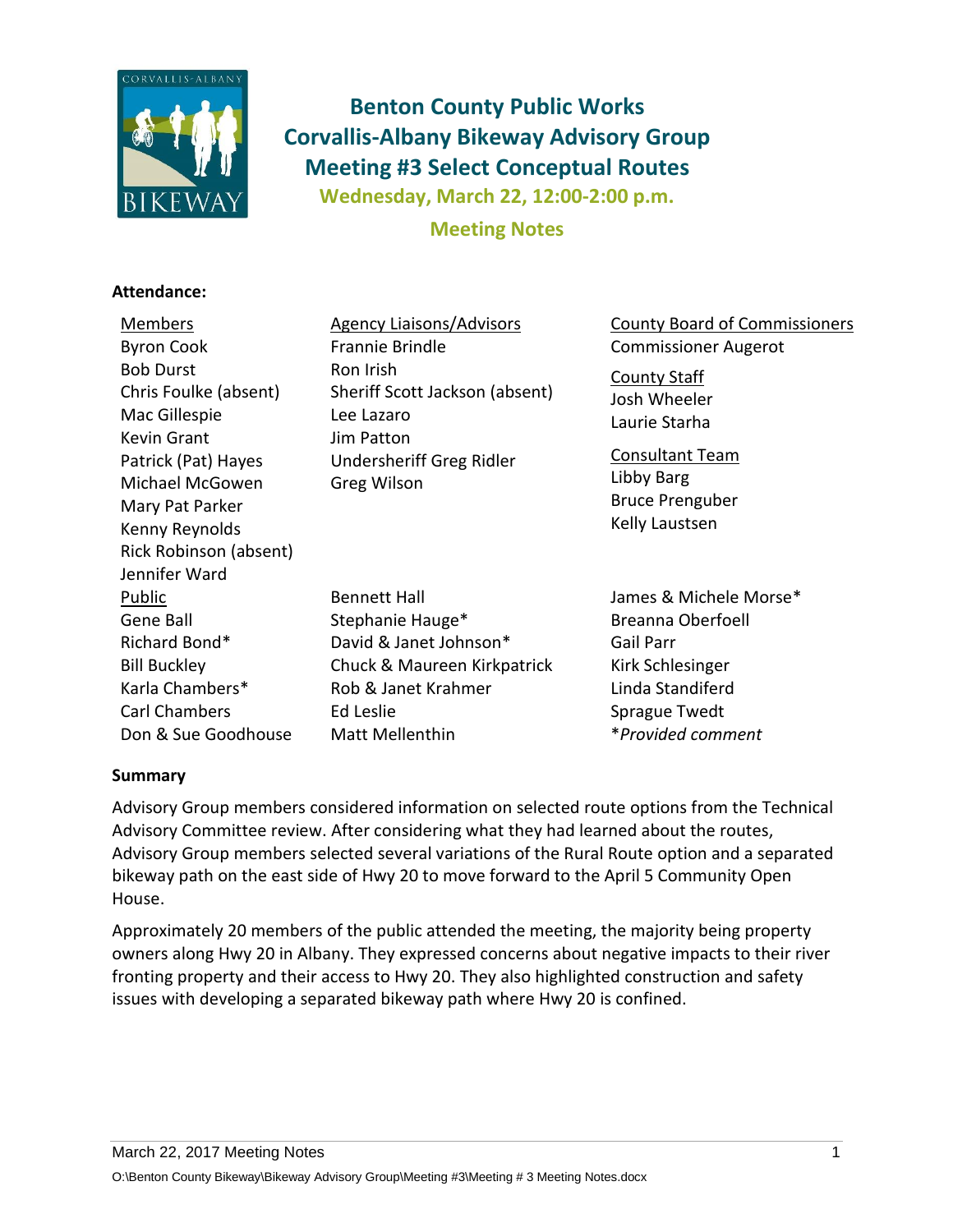## **Conceptual Routes to Move Forward**

#### Hwy 20 Route



#### Rural Only Route



# March 22, 2017 Meeting Notes 2018 2018 2019 2020 2021 2022 2023 2024 2024 2022 2024 2024 2022 2024 2022 2022 2024 2022 2022 2022 2022 2022 2022 2022 2022 2022 2022 2022 2022 2022 2022 2022 2022 2022 2022 2022 2022 2022 202 O:\Benton County Bikeway\Bikeway Advisory Group\Meeting #3\Meeting # 3 Meeting Notes.docx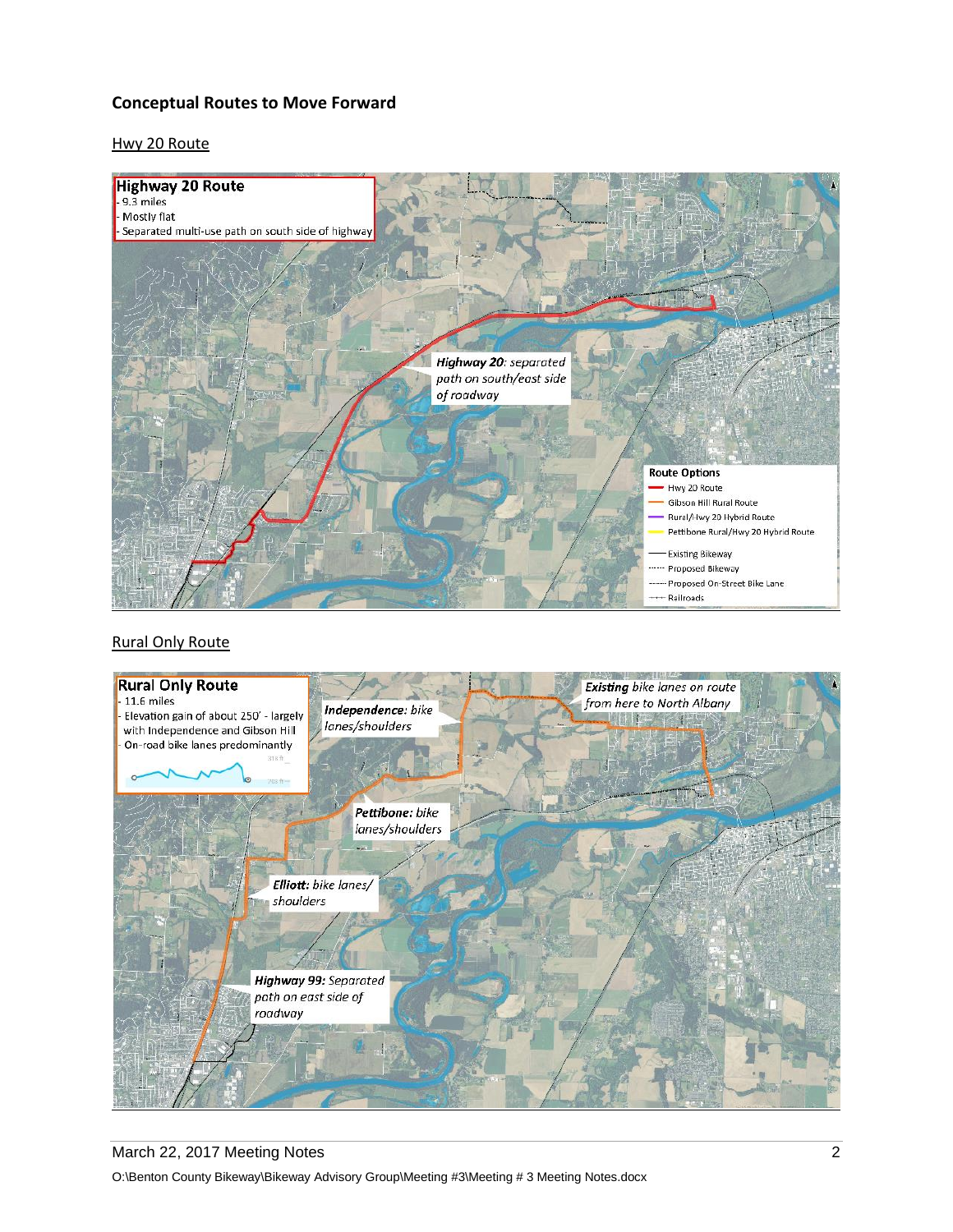#### Granger Rural/Hwy 20 Hybrid Route #1



#### Pettibone Rural/Hwy 20 Hybrid Route #2